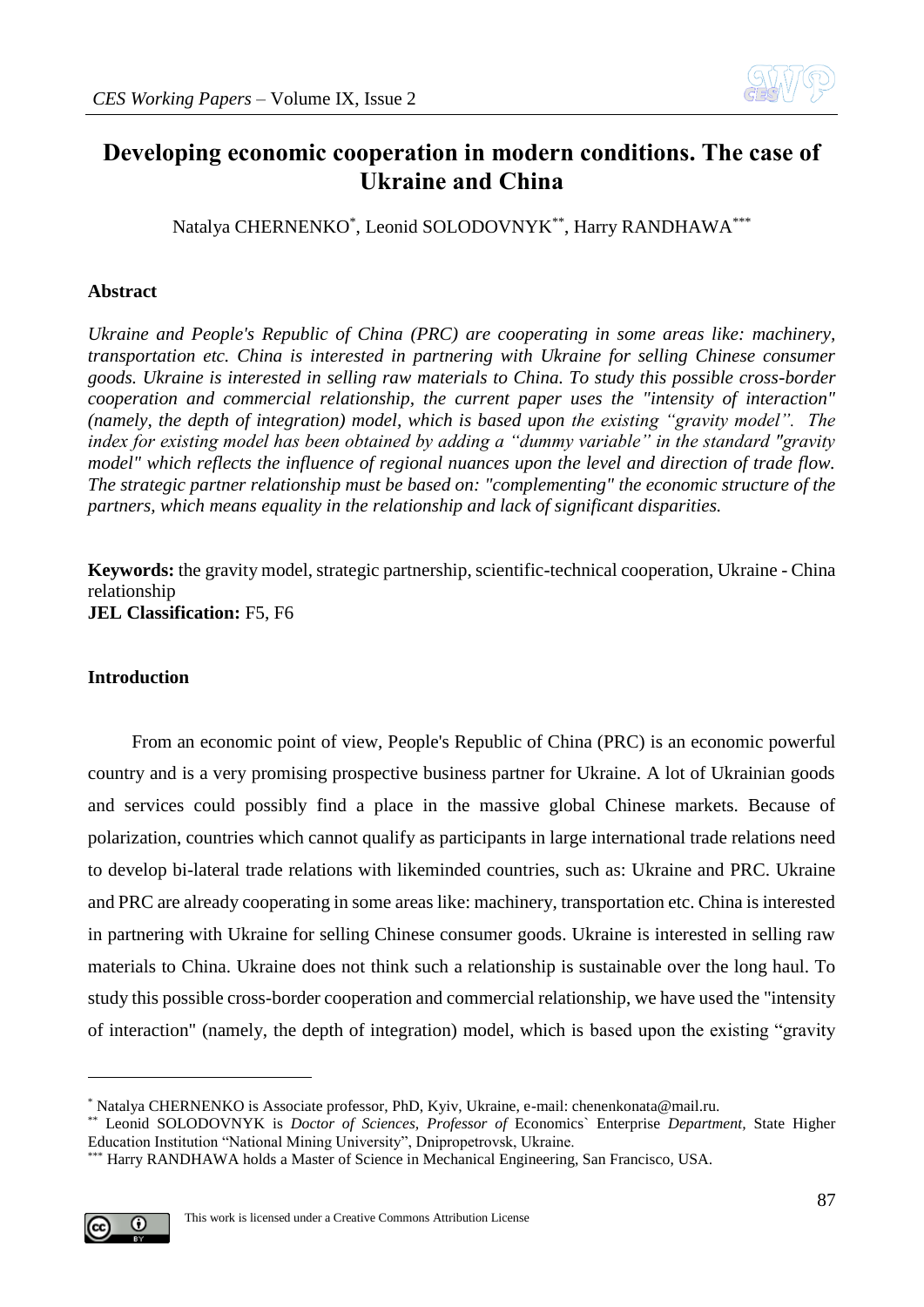model". The index has been obtained by adding a "dummy variable" in the standard "gravity model" which reflects the influence of regional nuances upon the level and direction of trade flow. The strategic partner relationship must be based on: "complementing" the economic structure of the partners, which means equality in the relationship and lack of significant disparity maintaining, at the same time, the life style of the people and society. Development of economic cooperation amongst countries is also an important aspect. Moreover, in the analysis there were taken into account additional important aspects, such as energy, food, strategic raw materials, natural resources, access to the vital places of the world, national security, etc.

Amongst the researchers who had developed methodical approaches to international cooperation and implementation of trade and economic activities, there are noteworthy works of Ukrainian scientists. Some researchers, who analysed the Ukrainian - Chinese relations, pointed out the need to increase Chinese investments in Ukrainian economy. The important question of determining the road blocks and obstacles to be faced by Chinese investors was not touched, nor was the possible benefit to be accrued by Ukraine economy clearly defined. Despite the profound and good work completed by above researchers, much work still remains to be completed.

The aim of the article is to use the "gravity model" by adding a "dummy variable" so that it reflects the influence of regional aspects on the level and direction of trade flow. Another aim is to study the possibility of cooperation between Ukraine and China bearing in mind their differences and their economic structures. The last aim is to evaluate the possible cooperation at the scientific and technical level. The task of the article is thus to analyse the present situation of the relationship between two countries and their current economic capabilities. The study also aims to present recommendations to intensify the scientific and technical cooperation between the two countries.

## **1. Developing economic cooperation**

Globalization and innovative changes in financial and trade make it impossible for any country to stay insulated from rapid and sometimes radical changes in the world economy. Today's world economic trends which suggest openness to any country's market and economy, spurs competition creates a core of powerful, rich and stable countries as leaders and the weaker, less progressive ones on the periphery as followers. Thus, in many countries the government's role in managing their economies' declines. These countries are forced to react and find new and innovative ways to combat this trend and to find new ways to manage their national, economic, political and legal environments, policies, rules and regulations. A successful example is China. They have designed and executed their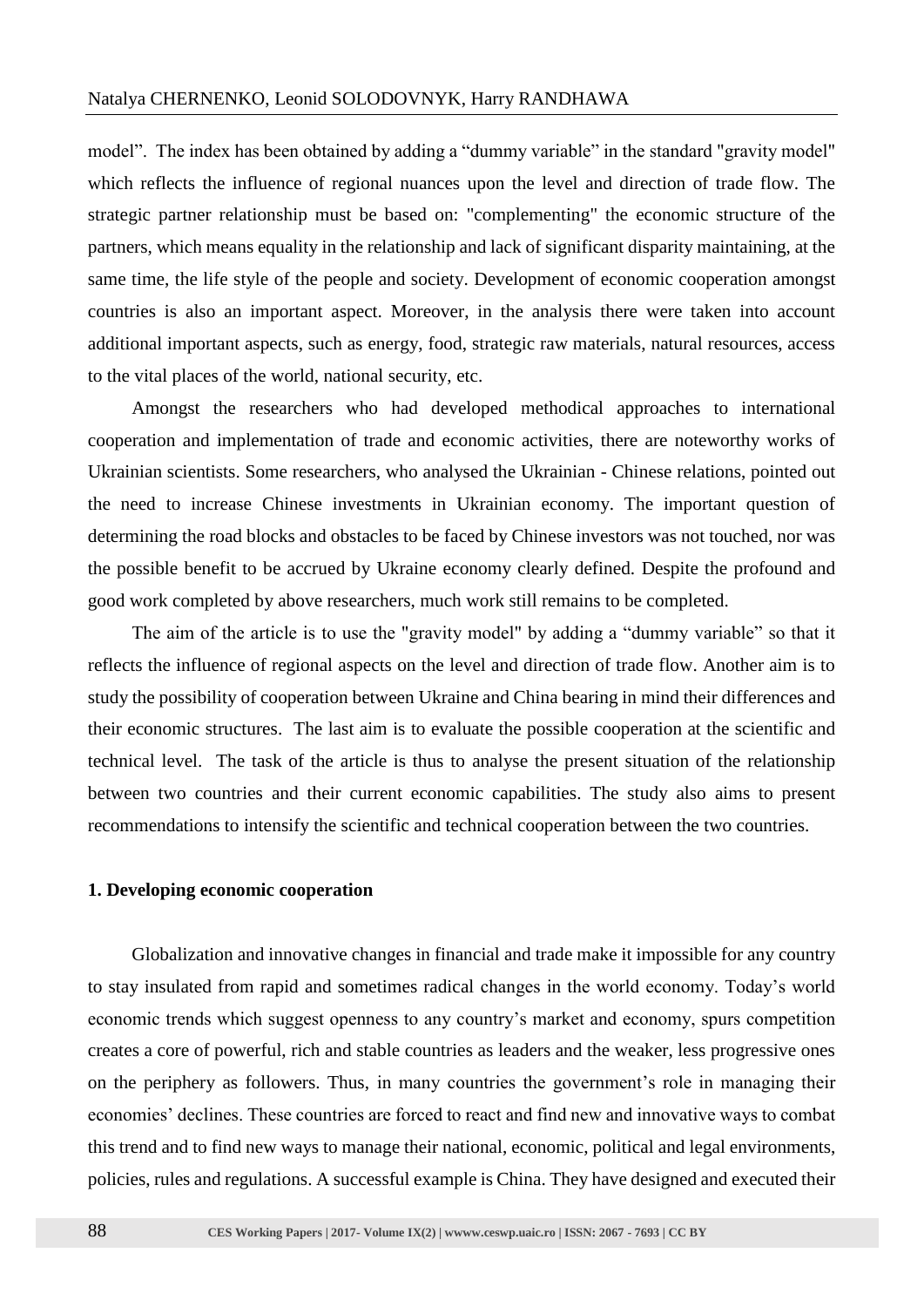proprietary innovative system which extracts, copies, imports or poaches upon global experience and technology in innovation and rapidly applies it to its national economic system. Thus PRC benefits not only nationally but also transnationally. According to the information obtained from The World Bank (1991- 2015) one can see how rapidly PRC's GDP per capita increased since the Independence of Ukraine in 1991. The growth rate of GDP and GDP per capita was slow from 1991 to 2005. But in the next 10 years: 2005-2015, GDP per capita increased more than 3.8 times or 283%.

Clearly the important method of accomplishing scientific and technical cooperation amongst all countries in the world is: import technologies and export technologies. Via the import technologies, China increases its technological and industrial efficiencies very rapidly thus decreasing the overall growth timeline. Per statistical information (Eurostat, 2014, 2015), in 2014 China's import technologies were USD 830.6 million which was 35.9 % of entire worlds import technologies. Already in 2015, China's technical imports stood at USD 783.7 million, which is 46.6% of the entire worlds import technologies. China's major import technologies were in areas like patent acquisition technique, technical consultation, technical services and technical equipment purchases. China concentrated heavily on import technologies in industries like electronics, electric power generation and distribution, steam, hot water, chemicals and chemical food production (Eurostat, 2014, 2015). Presently, China's import technologies are mainly from Japan, USA, EU and ASEAN countries.

China started to be attractive for other developed countries with superior technologies but high labour costs to conduct business in the accessible and cheap labour market of China. China was able to obtain superior technologies at an unprecedented scale. This led to construction and start-up of many research centres. With the presence of so many foreign investors on the mainland, it was possible to promote multi-lateral exchange of technologies amongst them. China's auto industry signed joint agreements with foreign auto companies. Similar joint agreements in other industries lead to China becoming a world leader in manufacturing inexpensive consumer products. This allowed Chinese auto companies to adapt best production practices and techniques and emerge as a leader on the world stage. The other interesting aspect was that Chinese companies became stock holders in foreign companies and began to get a part of profit dividends from stock capital investments of these companies in other foreign markets. This further opened the way for China to obtain more sophisticated technologies from some of the famous leading technological companies of the world (Bugayova*,* 2010). Firstly, it should be noted that a collaboration on the basis of bringing in licensed technologies is also a strategic right step: firstly, there is a cooperation with foreign companies (during the process of signing and obtaining the license agreements). Secondly, the licenses help indigenous manufactures to apply these sophisticated licenses to innovate proprietary technologies. The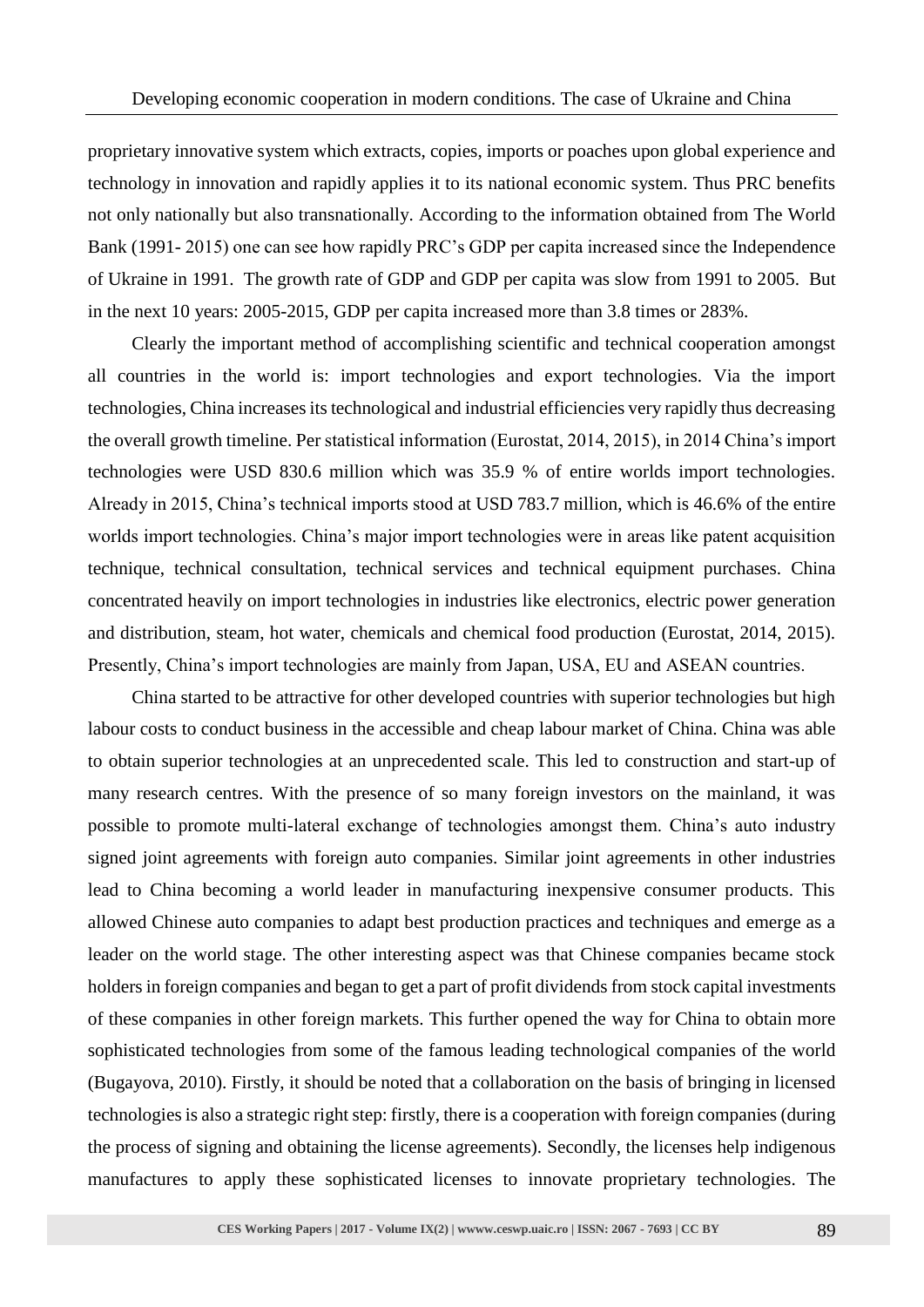establishment of joint research centres also helps to permanently increase and improve the scientific talent base as well as the skills of scientists, researchers and technologists.

In 2012 (Table 1), PRC invested USD 143 million or 1.7% of their GDP on Research and Development (R&D), thus putting PRC at  $21<sup>st</sup>$  place in the world. In the same year, Ukraine spent USD 1.51 million or 0.86% of their GDP on R&D. This got Ukraine 36<sup>th</sup> place in the world (Eurostat, and World Bank, 1996-2015).

#### **Table 1. PRC investment in China on R&D (millions US dollars)**

| Years                                      | 2006   | 2007   | 2008  | 2009   | 2010   | 2011  | 2012   | 2013   | 2014   | 2015   |
|--------------------------------------------|--------|--------|-------|--------|--------|-------|--------|--------|--------|--------|
| Expenses                                   | 300.31 | 371.02 | 461.6 | 580.21 | 706.26 | 868.7 | 1029.8 | 1184.7 | 1301.6 | 1425.2 |
| Source: Eurostat and World Bank, 2006-2015 |        |        |       |        |        |       |        |        |        |        |

Table 1 shows that during the period from 2006 to 2015, China's R&D investment took a steady growth of 15-20% per annum. During this period, goods for developed countries were produced under the license agreements but for the "third world" goods were produced under license agreements as well as copies of pre-production models.

There is definite potential for Ukraine to act as a gateway or entry point or so called "Silky Way". Ukraine can act as a landing point or transit camp or port of entry for Chinese goods bound for Europe and EU countries. Plans were in place to build in Crimea a deep water port to allow large merchant ships to dock and to construct warehouses to store goods. Annexation of Crimea by Russia has nixed these plans. Now plans will need to be made to provide these facilities on mainland Ukraine.

Big amount of scientific projects and developments will bring a "desire" to sell a commodity which could be done by the new technologies, around the world`s markets. As China does not have a strong customs tariffs with many countries, it pushes to the searches of optimal variants for the realization of such program.

On the June  $27<sup>th</sup>$ , 2014 Ukraine signed a trade agreement with an executive body of the EU. This agreement allows domestic Ukrainian goods and consumer products to be sold in Europe and vice versa. This agreement encourages and motivates domestic Ukrainian manufacturing industries to improve their technologies to match the superior European technologies. Superior domestic products will hopefully in the long run, increase exports to Europe. There is significant human scientific and technical talent in Ukraine. This agreement also promotes exchange of technical and scientific knowledge which in turn promotes innovation in Ukraine. Ukraine has some world renowned universities with excellent teaching and research facilities. This agreement also allows universities, especially higher education universities to establish relationships with EU universities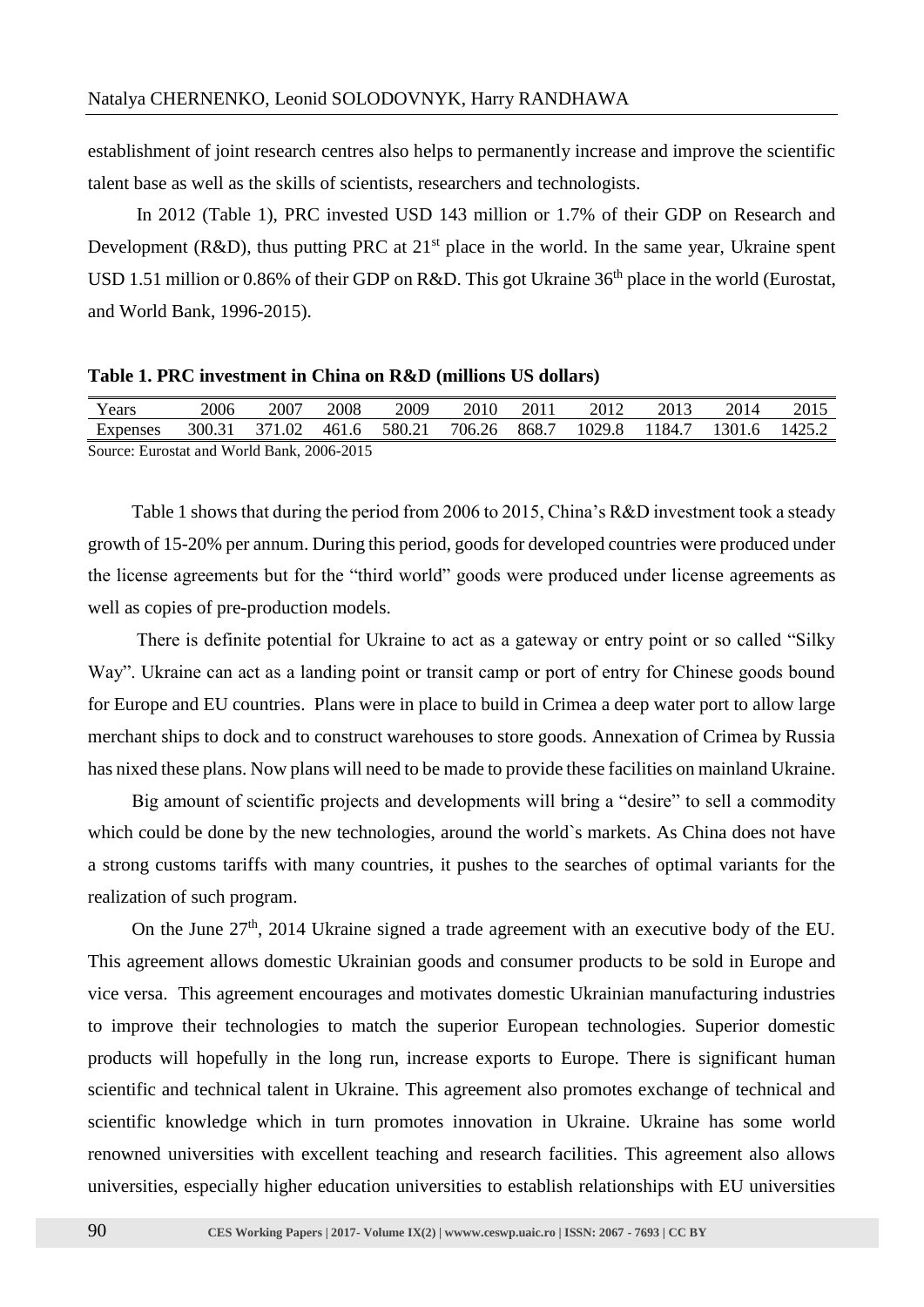to further promote R&D and innovation. Consequently this acquired new knowledge and ideas can help domestic higher education institutions to interact with local industries and manufacturing establishments to make their operations more technically savvy, sophisticated and efficient. One way to spread the innovation is to create regional clusters in Ukraine. Once this activity starts, innovation can spread rapidly by Domino effect to every region of Ukraine and lift the quality and speed of production of goods and services in Ukraine.

Now the question is: how does one predict what happens in every bilateral agreement? Can we apply the "gravitational model' as is or not? Because every region in Ukraine is unique and every industry in every region is unique too, there is a need to tweak the "gravitational model". Therefore to predict scientific and technical collaboration between any two entities engaged in bi-lateral activity, there is a need to add a dummy variable into existing "gravitational model" and give the name an index "intensity of cooperation". This dummy variable will account for an array of regional and local variances and once it is properly determined, will make the "gravitational model" very accurate.

The standard gravitational model (formula 1) which predicts the volume of trade between two countries, has three variables; GDP of each country and the distance between the two countries. The transportation and tariff costs are affected by the distance between the two countries, therefore distance is the third variable in the gravitational model (Moskovkin *et al.*, 2007).

$$
Iua/ch = \frac{GDP_1 \times GDP_2}{r^2},
$$

(1)

 $I_{\text{u}_2\text{h}}$  - the index "intensity of cooperation" between two countries, (thousands of conventional money signs in a square kilometres);

 $GDP<sub>1</sub>$  and  $GDP<sub>2</sub>$  - the gross domestic product, adjusted economy of a country, thousands of conventional money signs;

 $r$  – the distance between countries, km.

Table 2 displays the statistical data about the foreign economic activity between the two countries from 2013 up to 2015 (The Ministry of finance of Ukraine and World Bank, 2013-2015).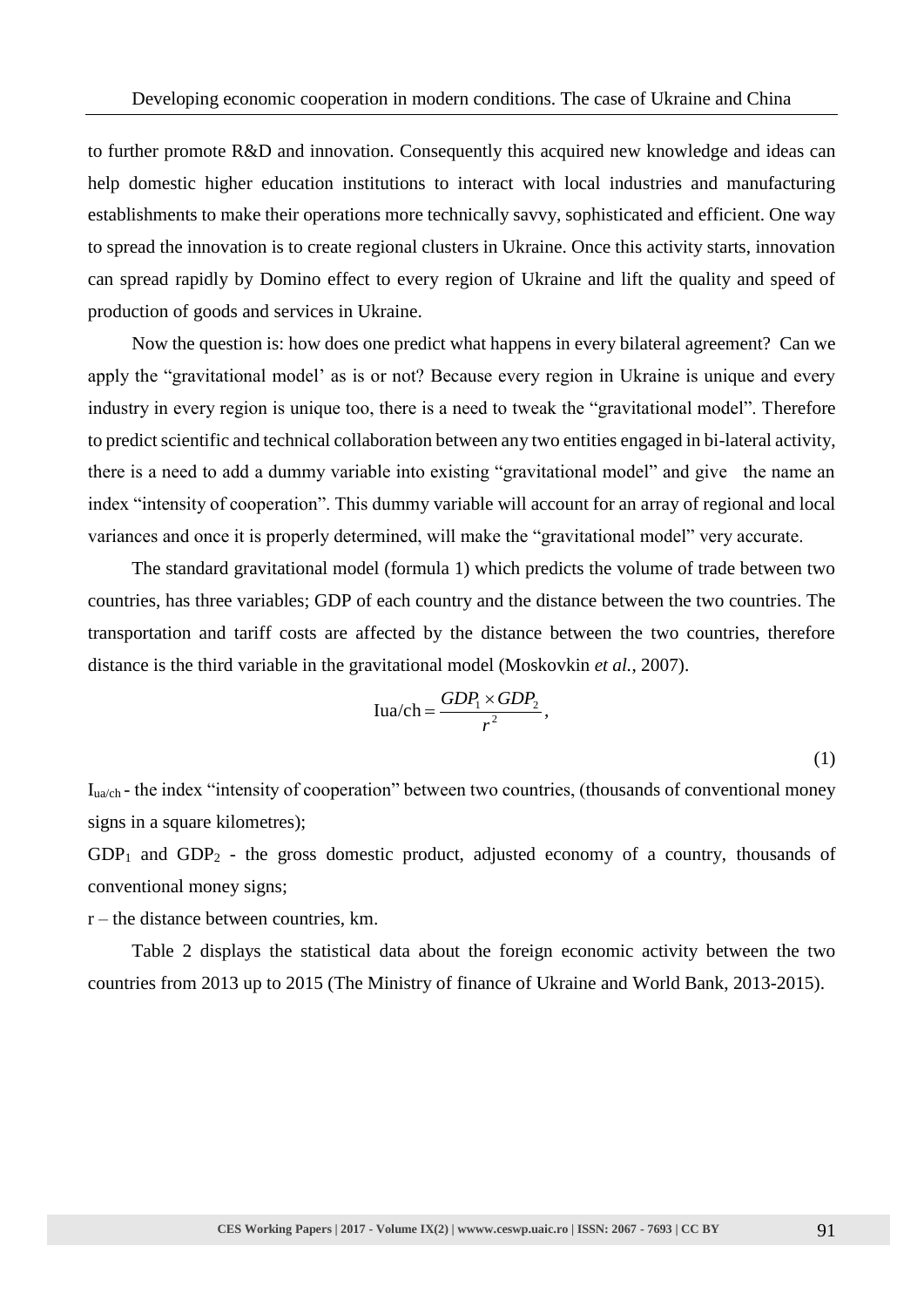|       |                                                               |        | Ukraine |       | China  |          |        |  |
|-------|---------------------------------------------------------------|--------|---------|-------|--------|----------|--------|--|
| $N_2$ | Indexes                                                       | 2013   | 2014    | 2015  | 2013   | 2014     | 2015   |  |
|       | Density of population (persons per $km^2$ )                   | 75.2   | 75.2    | 75.2  | 141.3  | 141.7    | 142    |  |
| 2     | Density of transport networks (thousands of $km$ per $km^2$ ) | 0.4    | 0.4     | 0.4   | 0.38   | 0.38     | 0.4    |  |
| 3     | Area (territory) of country $(km^2)$                          |        | 603550  |       |        | 9598 089 |        |  |
| 4     | Population (millions of persons)                              | 45.4   | 45.4    | 42.9  | 1357   | 1360.7   | 1367.8 |  |
| 5     | Export to GDP $(\%)$                                          | 43.42  | 49.15   | 52.7  | 24.6   | 23.9     | 22.3   |  |
| 6     | Incoming investment (millions of US dollars)                  | 4500   | 847     | 3050  | 290000 | 268000   | 249000 |  |
|       | Exports of services (billions of US dollars)                  | 22.61  | 14.88   | 12.36 | 207    | 280.4    | 286.54 |  |
|       | Exports of commodities (billions of US dollars)               | 59.1   | 50.55   | 35.42 | 2149   | 2 2 2 4  | 2143   |  |
|       | Exports of high-tech products (billions of US dollars)        | 2.19   | 1.9     | 1.6   | 560.1  | 558.6    | 555,6  |  |
| 8     | Working population (millions of persons)                      | 18.9   | 17.1    | 15.7  | 930.9  | 925.3    | 926.1  |  |
| 9     | Commodity turnover of the country (billions of US dollars)    | 174.25 | 134.9   | 96.77 | 4473   | 4667     | 4476   |  |
| 10    | GDP per capita (thousands of US dollars)                      | 3986   | 3065    | 2114  | 6991   | 7587     | 7924   |  |

|  |  |  | Table 2. The basic indexes are for settling the "gravitational model" |  |
|--|--|--|-----------------------------------------------------------------------|--|
|  |  |  |                                                                       |  |

Source: The Ministry of finance of Ukraine and World Bank, 2013-2015

The authors define (see the formula no 1) the index "intensity of cooperation" ( $I_{ua/ch}$ ) as the conditional distance between the capitals of two countries i.e. 6.457 kilometres. The next results (see table no 3).

**Table 3. The index "intensity of cooperation" between Ukraine and China using the standard "gravitational model" (2013-2015, thousands of conventional money signs per km<sup>2</sup> )**

| - -<br>ears | າດ12<br>201J | 2014      | .<br>201J |
|-------------|--------------|-----------|-----------|
| $\text{Lu}$ | .00610509    | .00558696 | .00518967 |
|             |              |           |           |

Source: Authors' calculations

From the data (see table no 3), we note decline in the intensity of cooperation between two countries; from 8.5 % in 2014 to 7.1% in 2015, both compared to their previous years respectively. Though the distance between the two countries remained the same, Ukraine's GDP reduced, therefore the index "intensity of cooperation" changed.

 Although the bi-lateral trade potential between the two countries is high, possibility of conducting trade goes down, as the distance between the countries increases. This is due to taxes and tariffs imposed by both countries as well as other different countries en-route as the goods travel via sea lanes through them. Also higher transportation costs are incurred over longer distances. All these costs are billable to the exporting country. To account for the tariffs, taxes and transportation costs, it is necessary to insert a variable K into the standard "gravitational model" (see formula no 2).

$$
Iua/ch = k \cdot \frac{GDP_1 \times GDP_2}{r^2},
$$

(2)

*К* - a dummy variable that characterizes intensity of particular area of Ukraine where imports from China are received.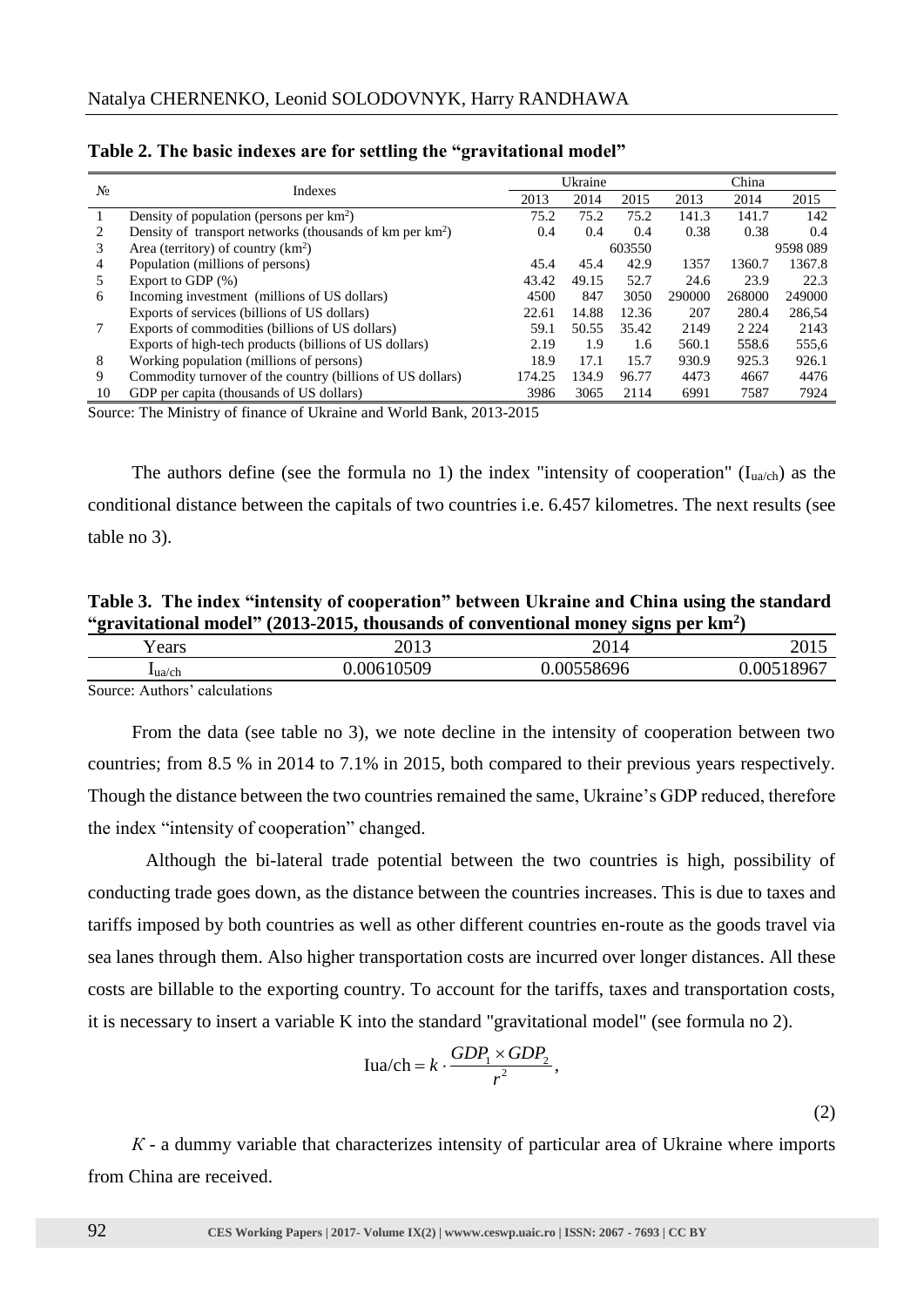Let us adjust (formula no 2) to reflect the "infrastructure" capabilities or resources of different regions of Ukraine (see table no 4).

|                         | Amount of import's services by years, | A dummy variable "K", (by  |          |        | Index "intensity of cooperation" |        |                                   |         |         |
|-------------------------|---------------------------------------|----------------------------|----------|--------|----------------------------------|--------|-----------------------------------|---------|---------|
| Areas of                |                                       | (thousands of USA dollars) |          | years) |                                  |        | $(I_{\text{ua/ch}})$ , (by years) |         |         |
| Ukraine                 | 2013                                  | 2014                       | 2015     | 2013   | 2014                             | 2015   | 2013                              | 2014    | 2015    |
| Republic of<br>Crimea   | 3132709.7                             |                            |          | 0.0123 |                                  |        | 0.000069                          |         |         |
| Vinnytsya               | 621249.4                              | 15120.9                    | 11840.2  | 0.0054 | 0.0032                           | 0.0030 | 0.000033                          | 0.00002 | 0.00002 |
| Volyn                   | 504068.6                              | 20480.5                    | 16702.7  | 0.0069 | 0.0044                           | 0.0043 | 0.000042                          | 0.00002 | 0.00002 |
| Dnipro                  | 309420.5                              | 370389.1                   | 402092.8 | 0.0818 | 0.0789                           | 0.1030 | 0.000499                          | 0.00044 | 0.00053 |
| Donetsk                 | 268632.3                              | 352362.2                   | 199811.5 | 0.1008 | 0.0750                           | 0.0512 | 0.000615                          | 0.00042 | 0.00027 |
| Zhytomyr                | 191581.3                              | 14091                      | 9189.4   | 0.0025 | 0.0030                           | 0.0024 | 0.000015                          | 0.00002 | 0.00001 |
| Zakarpattia             | 181439                                | 33156.9                    | 20857.2  | 0.0079 | 0.0071                           | 0.0053 | 0.000048                          | 0.00004 | 0.00003 |
| Zaporizhzhya            | 167387                                | 75529.6                    | 66689    | 0.0168 | 0.0161                           | 0.0171 | 0.000102                          | 0.00009 | 0.00009 |
| Ivano-<br>Frankivsk     | 113178                                | 22757.7                    | 13221.7  | 0.0056 | 0.0048                           | 0.0034 | 0.000034                          | 0.00003 | 0.00002 |
| Kyiv and Kyiv<br>region | 103378.7                              | 2780976                    | 2409849  | 0.5586 | 0.5923                           | 0.6172 | 0.003410                          | 0.00331 | 0.00320 |
| Kirovohrad              | 78194                                 | 32669.8                    | 22615.2  | 0.0078 | 0.0070                           | 0.0058 | 0.000048                          | 0.00004 | 0.00003 |
| Luhansk                 | 77872.5                               | 141198.1                   | 96837.3  | 0.0272 | 0.0301                           | 0.0248 | 0.000166                          | 0.00017 | 0.00013 |
| Lviv                    | 75919.1                               | 83382.4                    | 50226.9  | 0.0184 | 0.0178                           | 0.0129 | 0.000112                          | 0.00010 | 0.00007 |
| Mykolaiv                | 48413                                 | 53212.1                    | 51416.2  | 0.0127 | 0.0113                           | 0.0132 | 0.000077                          | 0.00006 | 0.00007 |
| Odesa                   | 48311.7                               | 217467.3                   | 132453.8 | 0.0436 | 0.0463                           | 0.0339 | 0.000266                          | 0.00026 | 0.00018 |
| Poltava                 | 42374.2                               | 194887.1                   | 151916.8 | 0.0311 | 0.0415                           | 0.0389 | 0.000190                          | 0.00023 | 0.00020 |
| Rivne                   | 34378.9                               | 23125.8                    | 15091.4  | 0.0045 | 0.0049                           | 0.0039 | 0.000028                          | 0.00003 | 0.00002 |
| Sumy                    | 33167.3                               | 48929.8                    | 66542.8  | 0.0126 | 0.0104                           | 0.0170 | 0.000077                          | 0.00006 | 0.00009 |
| Ternopil                | 30397.5                               | 8467.8                     | 10392.7  | 0.0021 | 0.0018                           | 0.0027 | 0.000013                          | 0.00001 | 0.00001 |
| Kharkiv                 | 27916.4                               | 128314.1                   | 103556.6 | 0.0294 | 0.0273                           | 0.0265 | 0.000180                          | 0.00015 | 0.00014 |
| Kherson                 | 20453.1                               | 4759.7                     | 8080.5   | 0.0008 | 0.0010                           | 0.0021 | 0.000005                          | 0.00001 | 0.00001 |
| Khmelnytsk              | 16556.8                               | 11043.8                    | 10198.6  | 0.0027 | 0.0024                           | 0.0026 | 0.000016                          | 0.00001 | 0.00001 |
| Tcherkasy               | 15274.7                               | 32724.8                    | 18675.6  | 0.0033 | 0.0070                           | 0.0048 | 0.000020                          | 0.00004 | 0.00002 |
| Chernivtsi              | 12633.6                               | 1441.8                     | 1820.2   | 0.0004 | 0.0003                           | 0.0005 | 0.000002                          | 0.00000 | 0.00000 |
| Chernihiv               | 10028                                 | 28928                      | 14341.3  | 0.0049 | 0.0062                           | 0.0037 | 0.000030                          | 0.00003 | 0.00002 |

**Table 4. Index "intensity of cooperation" between some areas of Ukraine and China adjusted to the feature "infrastructure", in 2013-2015**

Notes: Because of the annexation Republic of Crimea there is no data after 2013. Source: Authors' calculations

Analysing the database (see table no 4), it is fair to conclude that different regions of Ukraine have different appeal to investors. This includes influences like: quality of roads and highways, availability of nearest port(s), availability of scientific and technical resources, specialty of the region etc. Kherson is attractive for agriculture and related industry. Dnipro area is a space rocket manufacturing area with a lot of scientific and technical activity. Kharkiv area is known for Engineering, Architecture and instrument manufacturing.

Some scientists like: (Anderson *et al.,* 2003) suggested to include a "variable index' into the existing "gravitational model". The argument was that "artificial" obstacles such as trade organizations or union activity could prevent countries from entering into a trade agreement. In this case, China and Ukraine are already members of the World Trade Organization (WTO).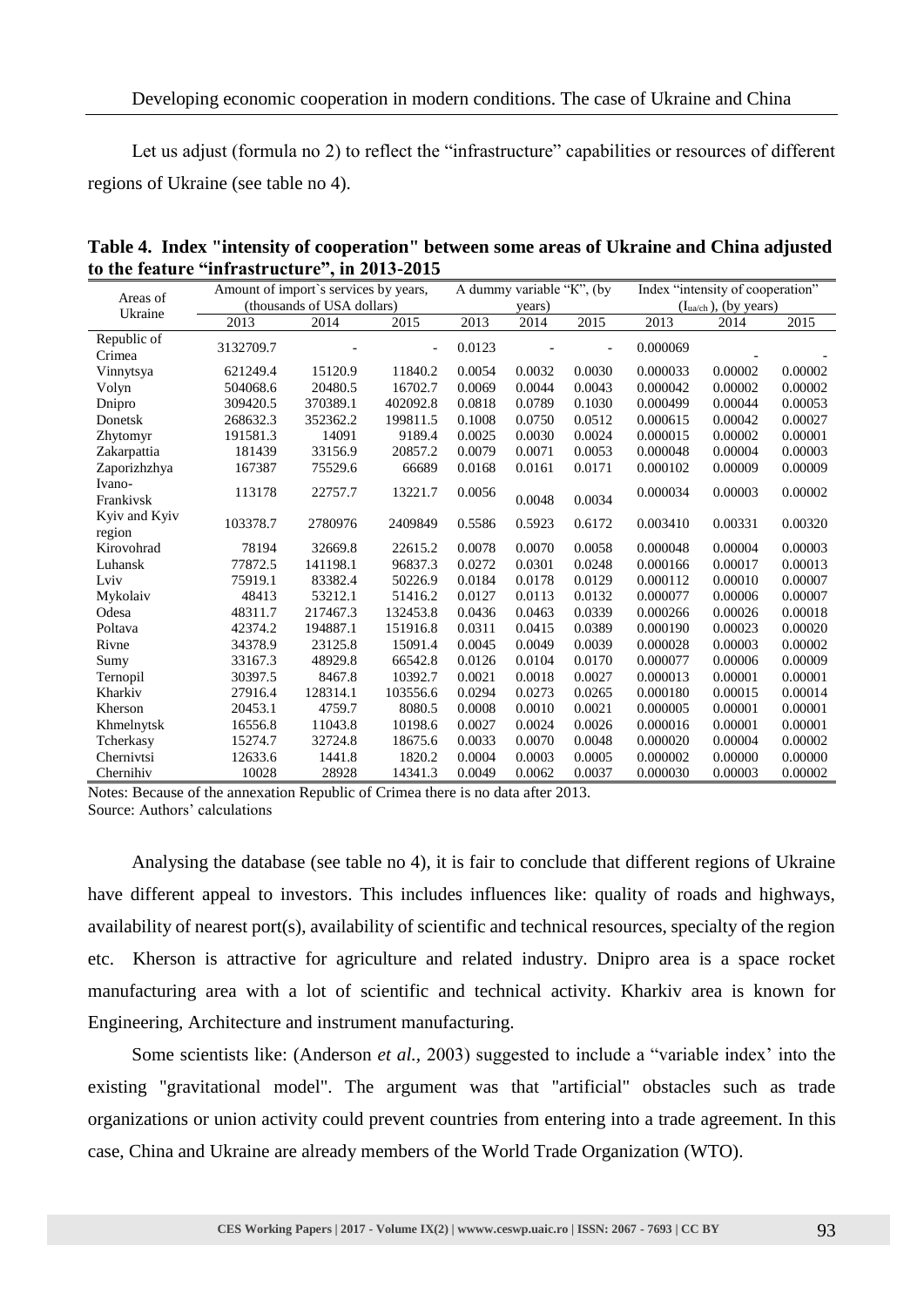#### **2. Findings and recommendations**

Overall, considering the analysis conducted above, we conclude that the "gravitational model" needs review and revision, also the "gravitational model" had some inaccuracies which are listed below:

1. Distance between the countries was measured as a straight line between the capitals. In fact the two parties could be in opposite corners of the countries or for that matter anywhere else in the country. Consideration of physical barriers like rivers, mountains, rail road lines, highways and roads was also ignored. Therefore (see formula no 1) can only be used if the exact route and physical distance between two points is defined and known.

2. The calculations of GDP (it`s when information taken from the public statistics) can be conducted by the national currency exchange rate, but the index of PPP exchange rate of each separate country will be ignored, this fact can make an influence on the result of general research.

3. Mathematical interpretation of "gravitational model" does not take into account the effect of illegal trade activity. This is very difficult to measure. A "legal import" has a big matter at the programs which stimulated an industries of economy and methods of fight against the illegal import of commodities at the own (indoor) market. A legal import at the local market, strengthen a competition between the commodities` producers and thus becomes the main factor of increasing the competitiveness of the Ukrainian producers. Obviously, with the advent of the "shadow" products at the local market, which unladen by taxes and duty, threatens to existence of many enterprises and whole economy.

In order to promote vigorous trade between China and Ukraine, Ukraine has to drastically reform its trade practices and revise relevant rules, regulations and tax codes. Some specifics are listed below:

1. Revise defence of owner's property rights in Ukraine. Revise legal system such that disputes can be settled quickly. Provide equal rights to exporter(s) and importer(s) in a court of law. Current laws are biased against a foreign enterprise or entity. Current laws that allows predatory takeover of foreign investment like property, factory etc., should be abolished.

2. Evaluate and improve investment climate. The permanent monitoring and broadcasting of macroeconomic indices must throw light on problems and issues in different segments of the economy. Reports must be accurate and truthful.

3. Significantly lower business, property and investment federal, state and local taxes. Besides lowering taxes there should be constant review of tax rate and tax codes to reflect the state of business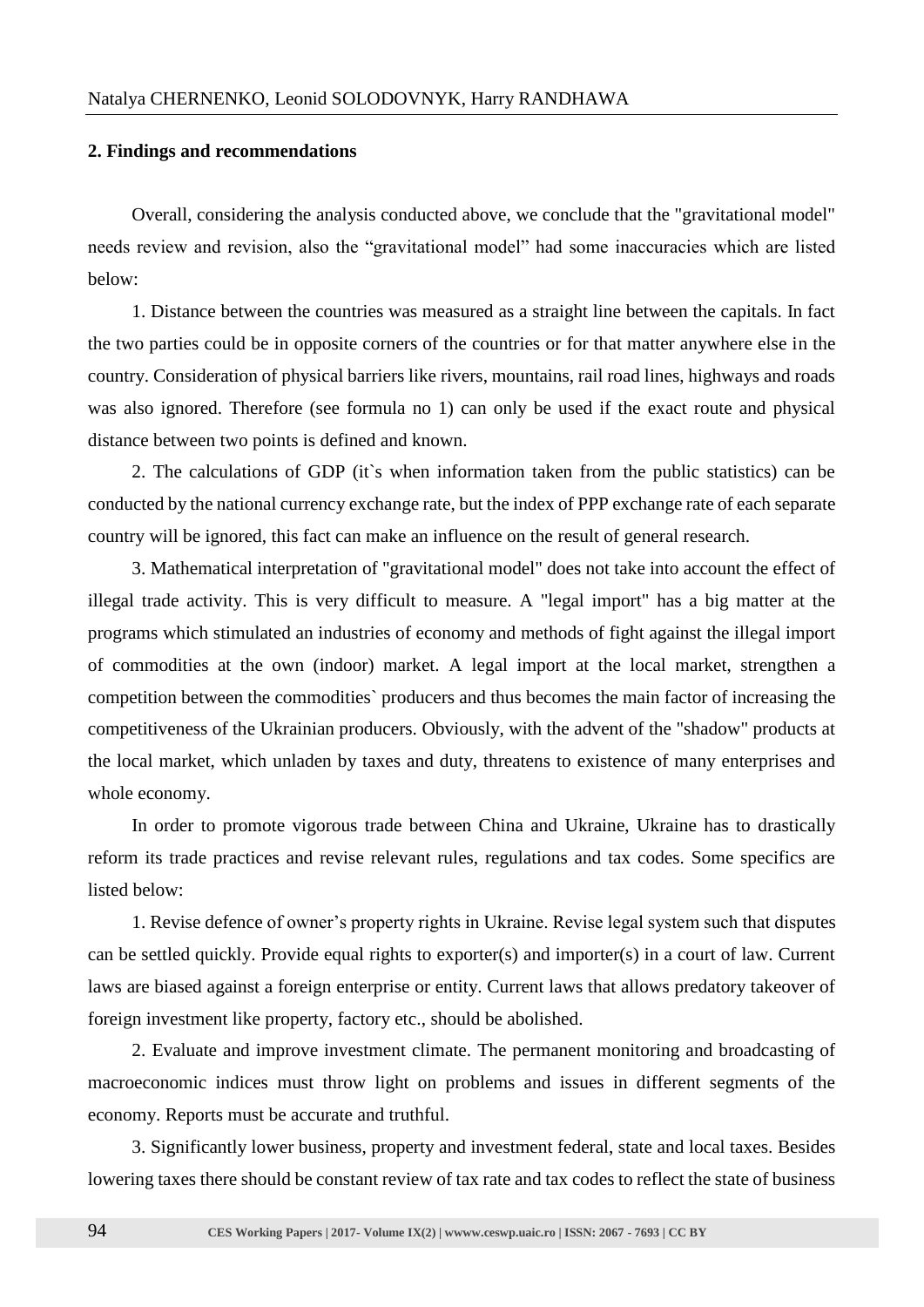climate. In 2015 the average tax rate on commercial income in China was 67.8% and in Ukraine it was 52.2 %. As evident, difference in rates between two countries was not very large. At the same time note the much lower tax rates in UAE the rate at 15.9% and in UK at 32% (Bussiere *et al.,* 2015).

4. Government and its ministries of trade to ensure a stable and thriving economy. Provide dynamism and pro-activism in the crisis management procedures and agencies. Review national economy and risks from world markets regularly.

In the long run it is difficult to guarantee stable and steady development of an economy through insufficient internal demand, weak economic bases, irrational structure of export, imperfect banking system. The Ukrainian market at this time is immature and there are profound risks for investments and collaboration activities. Ukraine is rich in natural resources, has a strong industrial base and has a very large scientific and technically savvy work force. Political shocks, absence of long and short term economy plans are averse to foreign investments. Audits, evaluations and ratings of financial institutions both government and private must be performed by international organizations.

### **Conclusions**

China owns a large industrial base, sound economy, large investments and scientific talent. In Ukraine the amount of foreign investments is insignificant, industrial base is weak and technology is backwards. Also Chinese investors need to adhere to the unfavourable, Ukrainian laws, investigate investment risks by factoring in a lot of risk contingencies. Also there are language and cultural barriers plus the geographical remoteness between the two countries. The considerable geographical remoteness included in the "gravitational model" is inversely proportional to the distance between them and proportional to the commodity turnover. The silver lining is that both countries participate in WTO, an organization that minimizes tariff barriers, assists, adjusts trade relations and prevents discriminatory practices. Therefore the main objective of the Ukraine and China collaboration should be to create the most attractive terms of collaboration. This should include lower property taxes and import tariffs, fair defence of investor interests, stability in financial institutions, low interest rates and readily available commercial loans and creation of joint ventures for the production of goods and services.